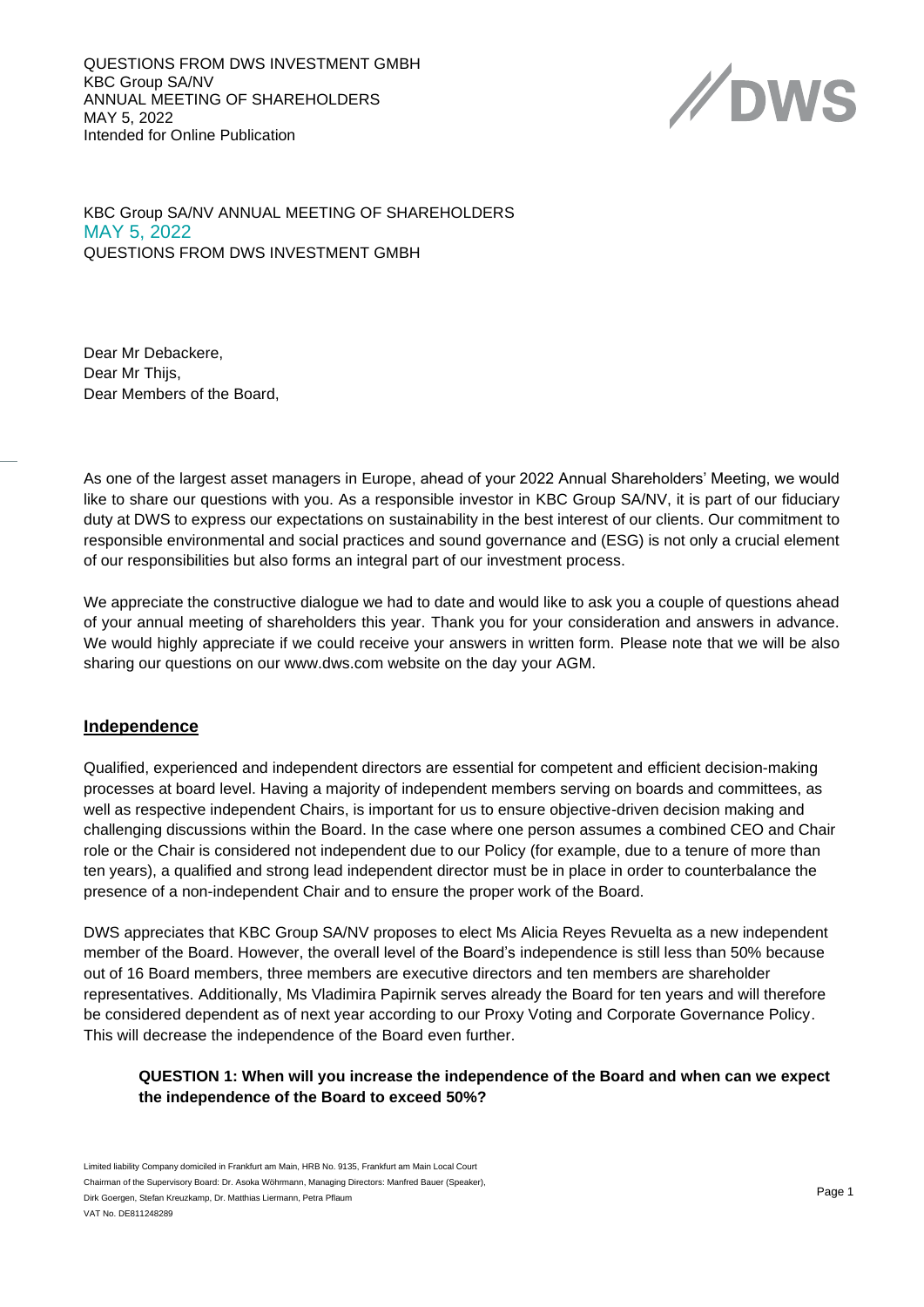

The nomination committee is according to the information provided by the company not majority independent as well.

### **QUESTION 2: When will you restructure the nominating committee so that the majority of its members are independent?**

DWS expects audit committees to be led by an independent chair and staffed with independent financial experts. However, the chair of the audit committee, Mr Marc Wittemans, is not independent because he is a shareholder representative.

#### **QUESTION 3: When will you appoint an independent chair of the audit committee?**

### **Overboarding**

Directors should not hold an excessive amount of mandates to ensure that they have sufficient time and capacities to fulfill their board commitments. DWS considers directors overboarded in case they hold more than two external non-executive mandates and the candidate assumes any executive role (three overall maximum) or more than five mandates (including the nominated position) in total, in case the candidate assumes nonexecutive roles only. Due to their extended responsibilities, DWS attributes an additional mandate to all members assuming an executive position of CEO or any position as chair of the Board or chair of an audit committee. In principle, internal board seats are counted as one as long as they are clearly indicated as such.

In this context, we noticed that Mr Frank Donck has more than five mandates as he is also the Board Chair of Barco NV as well as of ATENOR SA, a non-executive director of Elia Group SA/NV and a non-executive director of Luxempart SA.

### **QUESTION 4: Are there any plans that Mr Frank Donck reduces his mandates in the near future and if so, which mandates?**

# **CVs**

In order to assess not only the qualification of directors but also a potential overboarding, DWS expects that the resume/CV of each executive and non-executive director is permanently published on the Investee Company's website and states the year the individual was first appointed, information about the qualification, the year of birth and any mandates (including external listed companies, internal mandates, mandates also related to other than commercially oriented organizations).

In this regard, DWS observed that the CVs of the Board members on the company's homepage are incomplete. Some CVs do not indicate the appointment date and that the respective director also serves on other boards.

#### **QUESTION 5: When can we expect you to update the CVs of the Board members so that investors can fully assess the qualifications and mandate situation of the directors?**

Limited liability Company domiciled in Frankfurt am Main, HRB No. 9135, Frankfurt am Main Local Court Chairman of the Supervisory Board: Dr. Asoka Wöhrmann, Managing Directors: Manfred Bauer (Speaker), Dirk Goergen, Stefan Kreuzkamp, Dr. Matthias Liermann, Petra Pflaum VAT No. DE811248289